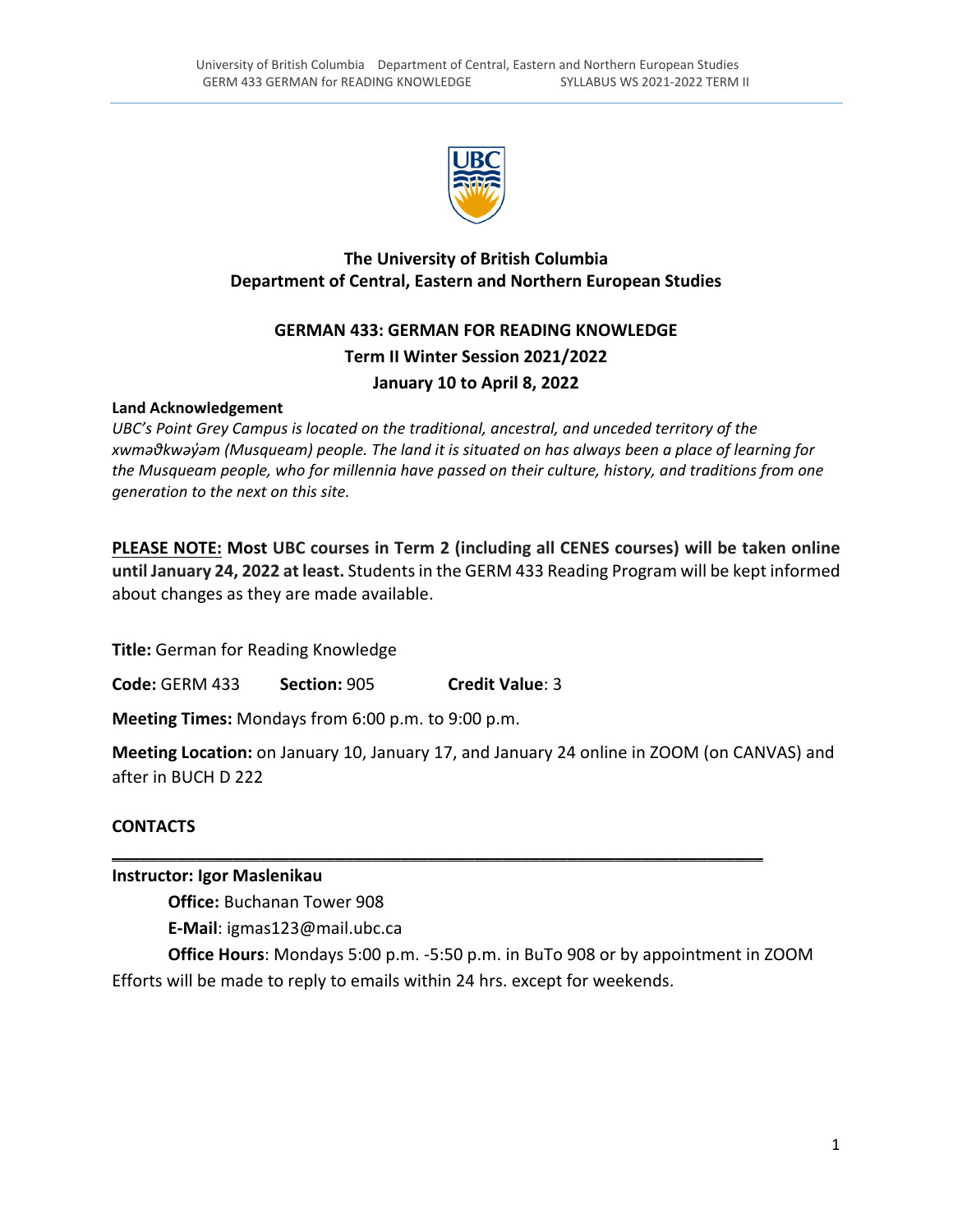\_\_\_\_\_\_\_\_\_\_\_\_\_\_\_\_\_\_\_\_\_\_\_\_\_\_\_\_\_\_\_\_\_\_\_\_\_\_\_\_\_\_\_\_\_\_\_\_\_\_\_\_\_\_\_\_\_\_\_\_\_\_\_\_\_\_\_\_\_\_

# **PREREQUISITES**

#### PREREQUISITES: **None**

**Please note:** GERM 433 is restricted to beginners or to students with no more than one term of beginner's German (GERM 100 or equivalent). If you have already taken German courses beyond Germ 100, please talk to your instructor.

**GERM 433 is not available** for credit toward a Major or Honors program in German and **does not** satisfy the language requirement of the Faculty of Arts.

#### **COURSE OVERVIEW**

The newly developed GERMAN 433 interactive online program *Pathways to Reading German* is a guided multimedia self‐study German for Reading Knowledge course.

\_\_\_\_\_\_\_\_\_\_\_\_\_\_\_\_\_\_\_\_\_\_\_\_\_\_\_\_\_\_\_\_\_\_\_\_\_\_\_\_\_\_\_\_\_\_\_\_\_\_\_\_\_\_\_\_\_\_\_\_\_\_\_\_\_\_\_\_\_\_

*Pathways to Reading German* contains a wide range of authentic reading material that is of interest to students in the Humanities, Arts, Social Sciences and Sciences.

The teaching and learning contexts are diverse and inclusive in that the program is accessible to students of any social, cultural and linguistic background. Moreover, it is cost-effective since the online program *Pathways to Reading German* is integrated in GERM 433‐905, on the UBC CANVAS Learning Management Platform.

The focus is on developing the necessary skills to read a variety of authentic German texts such as excerpts from scholarly texts, essays, reports, interviews, newspaper/newsmagazine articles, table of contents, maps, charts etc. The selection of material includes also a wide range of links to secondary sources to further promote and expand on intercultural learning and the development of an international awareness that go beyond the course material.

The course differs from usual in-class language instruction in that the format is characterized by traditional lectures in combination with the review of the assigned reading material and i‐clicker cloud activities, please see: https://lthub.ubc.ca/guides/iclicker‐cloud‐student‐guide/. These activities are followed by a question and answer sessions in class. Students are expected to come prepared to class on time and participate in the class activities which will contribute to their learning progress.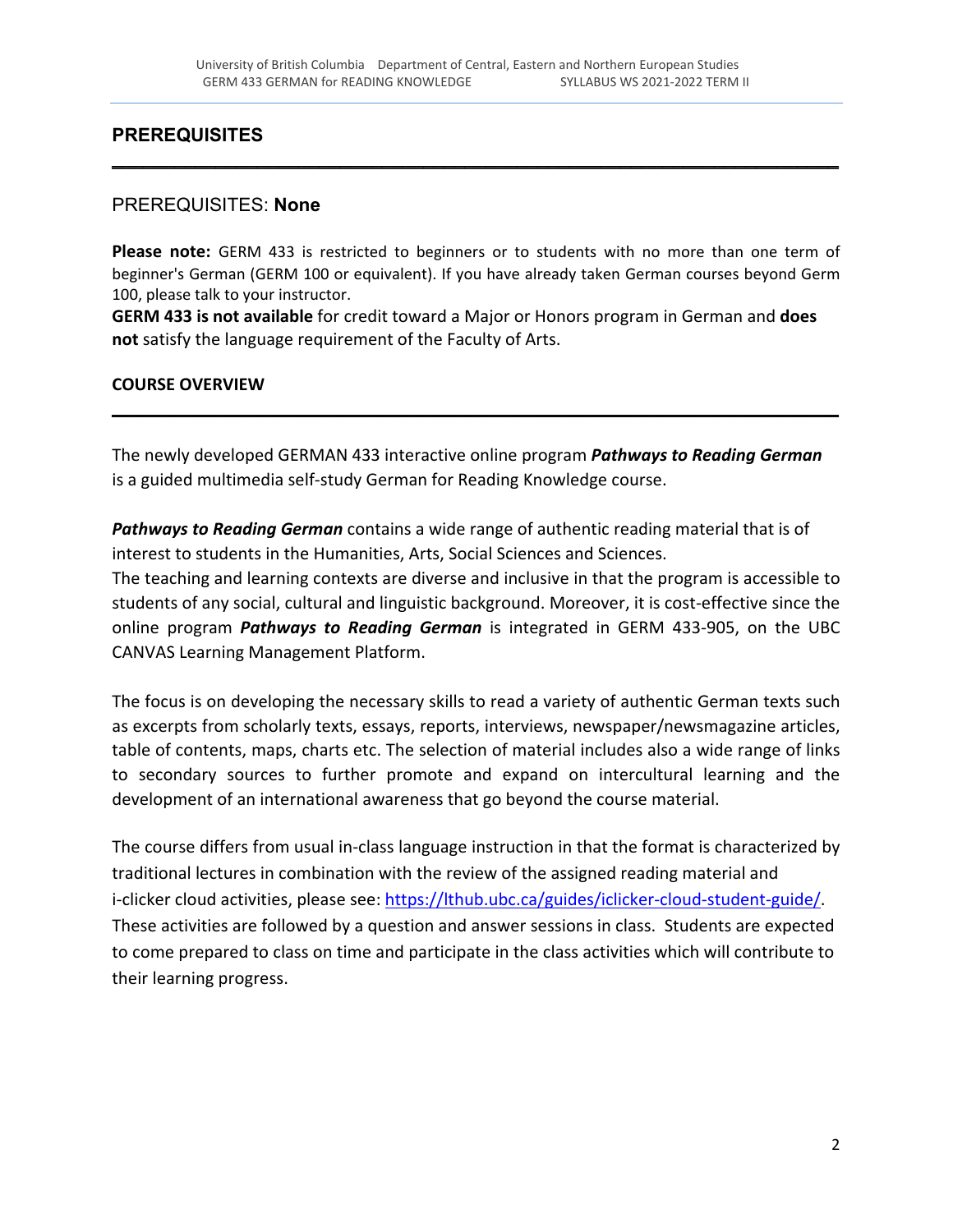\_\_\_\_\_\_\_\_\_\_\_\_\_\_\_\_\_\_\_\_\_\_\_\_\_\_\_\_\_\_\_\_\_\_\_\_\_\_\_\_\_\_\_\_\_\_\_\_\_\_\_\_\_\_\_\_\_\_\_\_\_\_\_\_\_\_\_\_\_\_

### **LEARNING OBJECTIVES**

#### **Students will:**

- develop a variety of strategies and acquire reading skills in German to apply in their own discipline or research field, or individual area of interest
- develop and understand necessary grammatical and syntactical concepts for reading and comprehending German texts
- develop and expand on reading vocabulary according to the theme of a given text
- write summaries in English of selected German text excerpts
- enhance their understanding of intercultural and international awareness in the context of reading German texts and researching of secondary sources.

# **COURSE ORGANIZATION & LEARNING ACTIVITIES**

Learning to read in a foreign language requires sustained engagement with the material to be learned.

\_\_\_\_\_\_\_\_\_\_\_\_\_\_\_\_\_\_\_\_\_\_\_\_\_\_\_\_\_\_\_\_\_\_\_\_\_\_\_\_\_\_\_\_\_\_\_\_\_\_\_\_\_\_\_\_\_\_\_\_\_\_\_\_\_\_\_\_\_\_

*Pathways to Reading German* is organized in 20 Explorations which are located in the Module area on the CANVAS platform. Each *Exploration* is organized in a number of *Sections* which introduce a new topic with texts, concepts and exercises(i. e. *Übungen*). The suggested self‐study approach is to work through 1‐2 Explorations on average per week.

The *Übungen* are located in the EXPLORATIONS on CANVAS. They include online activities such as Multiple Choice, True False, Fill in the Blanks, Fill in Multiple Blanks, Multiple Answers, Multiple Dropdowns, Matching, Essay Questions. These *Übungen* ensure that students engage and stay engaged in a meaningful way by completing the tasks and activities when working through the online program. The online *Übungen* can be repeated and reviewed multiple times throughout the course.

At the end of each Exploration there is *Reflection* and an *Application* section*.* In the *Reflection* section students review the structures, strategies and grammar that has been introduced. In the *Application* section students apply and practice in a new context what has been introduced in that Exploration.

In most Exploration there is also a vocabulary list included which refers to the topic of the Exploration. Students are free to add any words they consider important. There are also some Explorations where students are asked to develop their own vocabulary list with words they consider important or useful.

Further detailsin regard to the online Explorations on CANVAS are demonstrated in three videos. They are located on the GERM 433‐905 homepage in Videos: How to navigate the GERM 433 Explorations on CANVAS.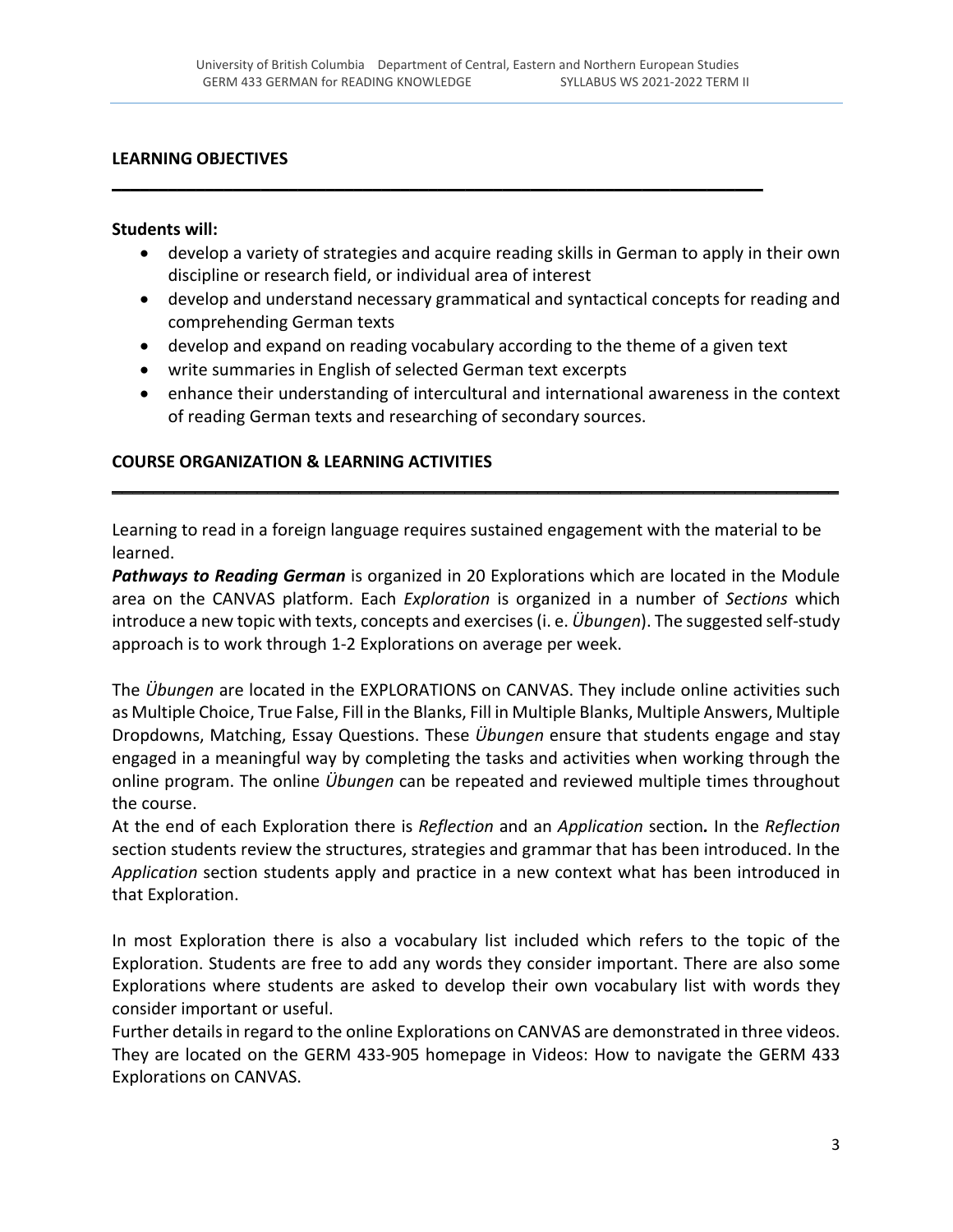The online program *Pathways to Reading German* on CANVAS will give students more flexibility with respect to the organization of their study time since the course material including all *Übungen* and answer key are accessible at any time.

# **LEARNING MATERIALS**

*Electronic online program Pathways to Reading German – Explorations* embedded on CANVAS in GERM 433‐905

\_\_\_\_\_\_\_\_\_\_\_\_\_\_\_\_\_\_\_\_\_\_\_\_\_\_\_\_\_\_\_\_\_\_\_\_\_\_\_\_\_\_\_\_\_\_\_\_\_\_\_\_\_\_\_\_\_\_\_\_\_\_\_\_\_\_\_\_\_\_

**i‐Clicker Cloud** https://lthub.ubc.ca/guides/iclicker‐cloud‐student‐guide/

A reliable dictionary such as 9780061998621 COLLINS GERMAN CONCISE DICTIONARY 5TH ED \$24.99; or

9780008241377 COLLINS GERMAN DICTIONARY AND GRAMMAR \$24.99; or

9780199663125 COMPACT OXFORD GERMAN DICTIONARY 5/E, \$14.95

A hardcopy dictionary is needed for all online, tests and the final exam, since the required Lock DownBrowser does not allow to leave the site and use an online dictionary, see https://isit.arts.ubc.ca/respondus‐lockdown‐browser/.

Except for tests and exams, students are allowed to resort to other suitable electronic devices and resources in their learning activities, e. g. online dictionaries such as: https://www.dict.cc/; LEO:https://dict.leo.org/german‐english/; PONS: https://de.pons.com/

Optional

*English Grammar for Students of German*: The Study Guide for Those Learning German: Zorach, Cecile, Melin, Charlotte: 9780934034388: Books ‐ Amazon.ca.

Online Grammar

1. A Review of German Grammar by Bruce Duncan

http://www.dartmouth.edu/~deutsch/Grammatik/Grammatik.html

2 . The Internet Handbook of German Grammar:

http://www.travlang.com/languages/german/ihgg/

3. German grammar on the Web:

http://www.arts.uwaterloo.ca/~skidmore/grammarpage.htm

# **REQUIRED TECHNICAL MATERIALS**

The following technical equipment is required for all students of GERM 433:

\_\_\_\_\_\_\_\_\_\_\_\_\_\_\_\_\_\_\_\_\_\_\_\_\_\_\_\_\_\_\_\_\_\_\_\_\_\_\_\_\_\_\_\_\_\_\_\_\_\_\_\_\_\_\_\_\_\_\_\_\_\_\_\_\_\_\_\_\_\_\_\_

- 1. A reliable computer
- 2. Reliable access to the internet
- 3. A browser that supports the viewing of videos and listening to audio file

All questions and problems regarding technical equipment should be directed to the Learning Technology Hub: It.hub@ubc.ca. If you encounter technical issues while using *Canvas*, please contact the UBC Information Technology Service Centre for assistance, using their online form. For more general information see: https://keeplearning.ubc.ca/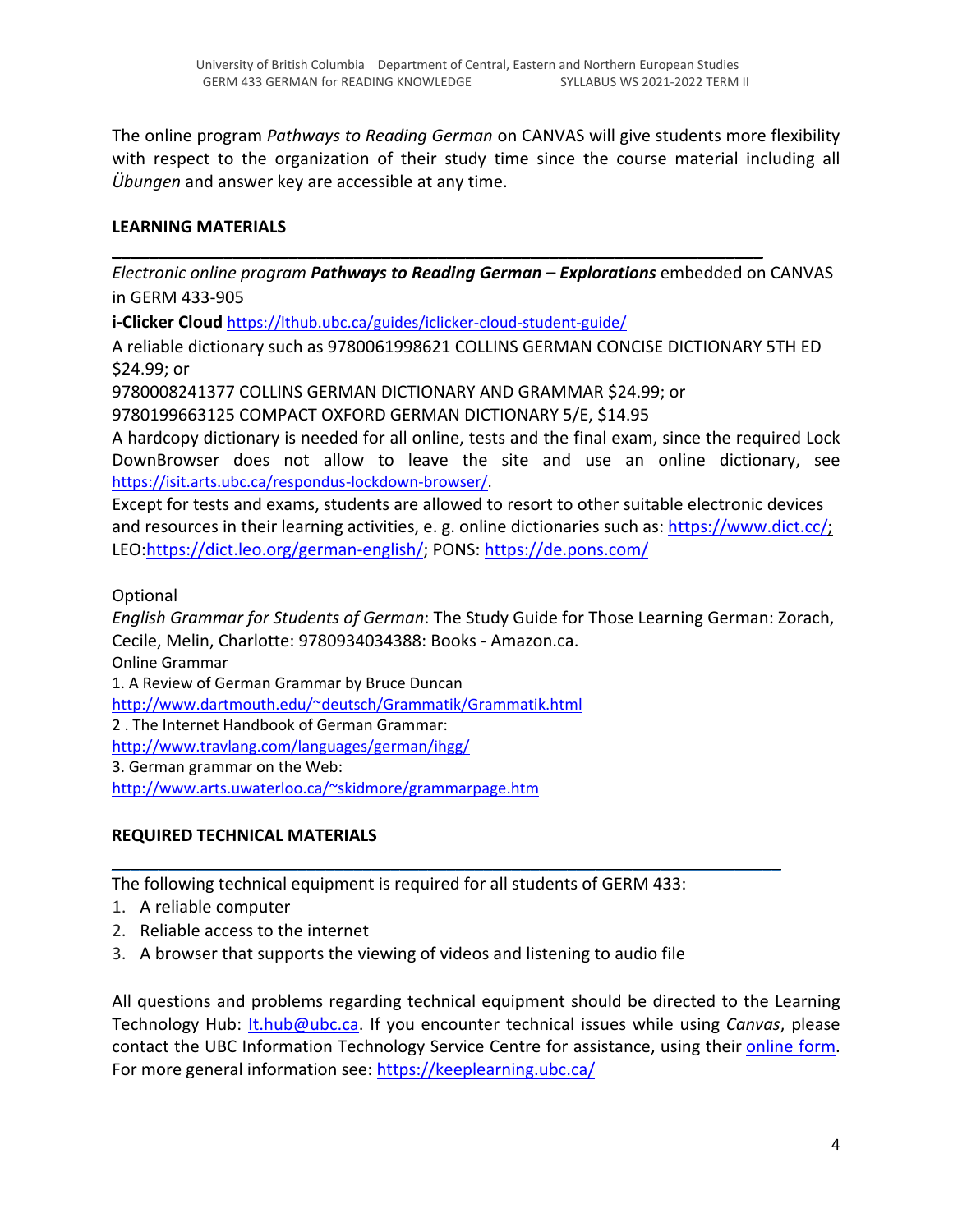#### **ASSESSMENT OF LEARNING**

| <b>Grade Breakdown</b>              |            |  |
|-------------------------------------|------------|--|
| Pathways Explorations incl. Übungen | <b>20%</b> |  |
| <b>3 Prep Tests online</b>          | 5%         |  |
| <b>TEST 1</b>                       | 15%        |  |
| <b>TEST 2</b>                       | 25%        |  |
| <b>Final Examination</b>            | 35%        |  |

# **PLEASE NOTE: Students will have to pass the GERM 433 final exam with 45% in order to pass the course**

Students will prepare for test 1, test 2, and the final exam by way of a prep tests (5% total). The prep test can be considered as a "blueprint" for the actual unit test in terms of topic, length of text, (approx. 185 words) and respectively the final exam (~385 words), type of tasks, content and grammar questions. The prep tests are available on UBC CANVAS and can be repeated multiple times.

# **TEST 1 (15%):**

Test 1 will cover materials from Exploration 1 up to Exploration 6 (SECTION 3). **Students will write TEST 1 in class online with Lockdown Browser, Monday, February 7. Therefore, students are required to use a hardcopy dictionary.** Students will have **one** attempt and 60 minutes to complete the test. It will be available *on UBC CANVAS.*

### **TEST 2 (25%):**

Test 2 will cover materials from Exploration 7 up to Exploration 13. **Students will write TEST 2 in class online with Lockdown Browser, Monday, March 14. Therefore, students are required to use a hardcopy dictionary.** Students will have **one** attempt and 60 minutes to complete the test. It will be available *on UBC CANVAS*.

### **FINAL EXAMINATION (35%):**

The Final Examination will cover the material from all the Explorations in the online program *Pathways to Reading German*. Students will write the Final Exam in a hardcopy format and they will have 150 minutes (2.5 hours) to complete the exam. **Students are allowed to use a hardcopy dictionary.**

#### **PLEASE NOTE: In order to pass the course students must achieve 45% on the final examination.**

The content of the GERM 433 Unit tests and Final Exam is consistent with the instructional content of the Explorations and online *Übungen* in *Pathways to Reading German***.**  The grading criteria are consistent with the criteria established by the Faculty of Arts.

Please see: http://www.calendar.ubc.ca/vancouver/index.cfm?tree=3,42,96,0

**PLEASE NOTE: Students who qualify for an extension on the length of the writing time will be accommodated. They must contact the Center for Accessibility https://students.ubc.ca/about‐**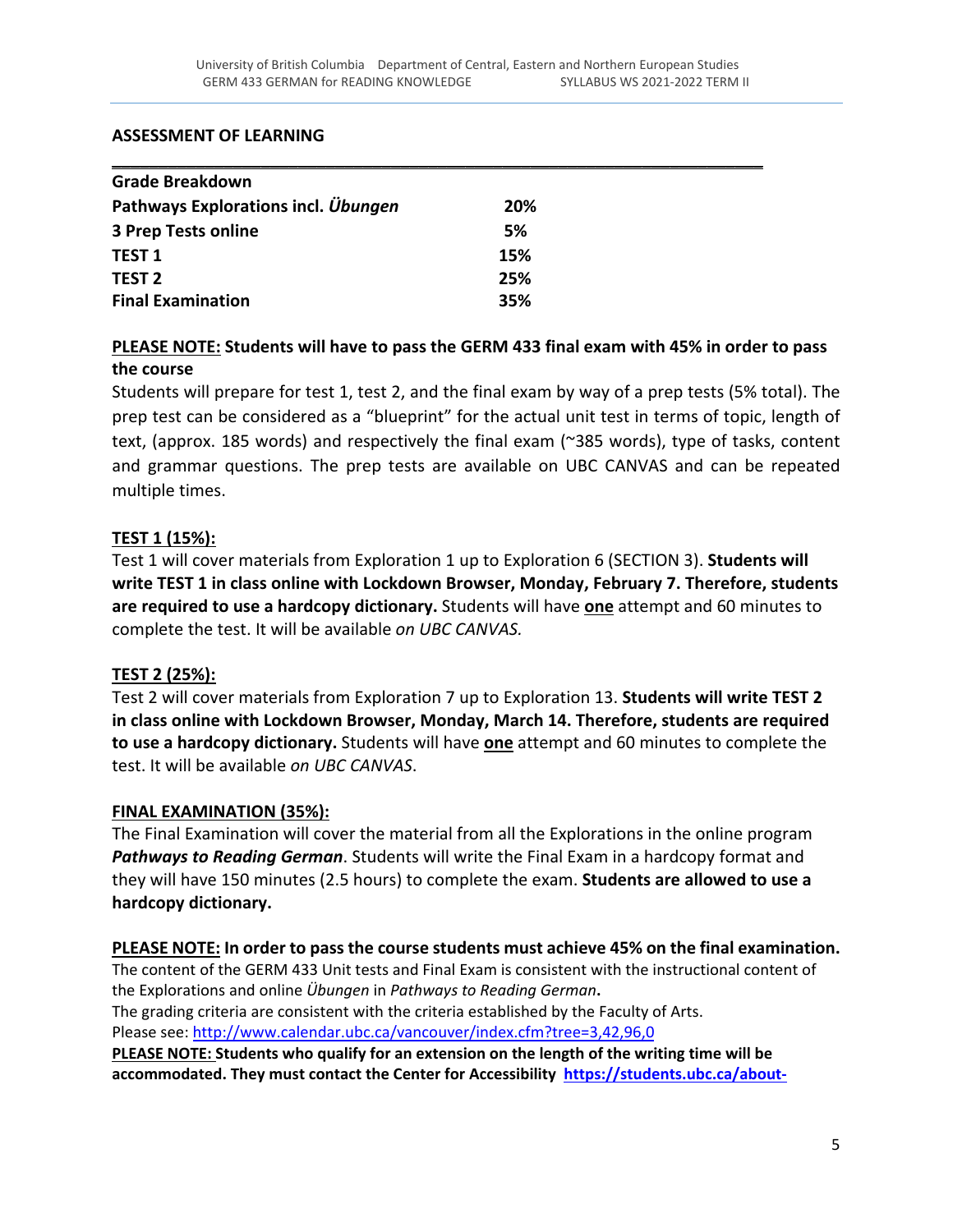**student‐services/centre‐for‐accessibility and inform their instructor and submit the documentation in a timely fashion prior to each test.**

| <b>WEEK</b>                 | <b>EXPLORATION and TOPIC</b>                                          | <b>TESTS</b>        |
|-----------------------------|-----------------------------------------------------------------------|---------------------|
| Week 1: Jan. 9-15           | <b>EXPLORATION 1 Introduction: Easy Access to Texts</b>               |                     |
|                             | <b>EXPLORATION 2 Foundation and First Orientation</b>                 |                     |
| Week 2: Jan. 16-22          | <b>EXPLORATION 3 Deutschland im Überblick</b>                         |                     |
|                             | <b>EXPLORATION 4 Berlin: Past and Present</b>                         |                     |
| Week 3: Jan. 23-29          | <b>EXPLORATION 5 Umwelt, Klima und Energie</b>                        |                     |
|                             | EXPLORATION 6 Einwanderer und Neuankömmlinge in Deutschland           |                     |
|                             | (SECTION 2, Forms of the definite and indefinite Article and Direct   |                     |
|                             | Object, incl. Übung 6.3)                                              |                     |
| Week 4: Jan. 30-Feb. 5      | CONT. EXPLORATION 6 Einwanderer und Neuankömmlinge in                 | PREP Test 1,        |
|                             | Deutschland                                                           | Mon, Jan. 31        |
|                             | <b>EXPLORATION 7 Bildung und Studium</b>                              |                     |
| <b>Week 5: Feb 6-12</b>     | <b>EXPLORATION 8 Menchenrechte</b>                                    | TEST <sub>1</sub> , |
|                             | <b>EXPLORATION 9 Europa und die Europäische Union</b>                 | Mon., Feb. 7        |
|                             | (SECTION 3: Future Tense, incl. Übung 9.5)                            |                     |
| Week 6: Feb. 13-19          | CONT. EXPLORATION 9 Europa und die Europäische                        |                     |
|                             | <b>EXPLORATION 10 Weltsprache Musik</b>                               |                     |
| <b>Week 7: Feb. 20-26</b>   | <b>MIDTERM BREAK - NO CLASSES</b>                                     |                     |
| Week 8: Feb. 27-March 5     | <b>EXPLORATION 11 Einstein und die Verantwortung der Wissenschaft</b> |                     |
|                             | EXPLORATION 12 Gebrüder Grimm - Rotkäppchen                           |                     |
|                             | (SECTION 1: Introduction TEXT 44 & 45 incl. Übungen 12.2)             |                     |
| <b>Week 9: March 6-12</b>   | CONT. EXPLORATION 12 Gebrüder Grimm - Rotkäppchen                     | <b>PREP Test 2</b>  |
|                             | <b>EXPLORATION 13 Entwicklung der Massenmedien</b>                    | Mon., March 7       |
| <b>Week 10: March 13-19</b> | <b>EXPLORATION 14 Martin Luther und die deutsche Sprache</b>          | TEST <sub>2</sub> , |
|                             | <b>EXPLORATION 15 Ein originales Rezept</b>                           | Mon., March 14      |
| <b>Week 11: March 20-26</b> | <b>EXPLORATION 16 Friedrich Schiller- WilhelmTell</b>                 |                     |
|                             | EXPLORATION 17 Immanuel Kant: Sesshafter Weltbürger und               |                     |
|                             | Aufklärer                                                             |                     |
|                             | (SECTION 3: Modal verbs with passive voice, Übung 17.4)               |                     |
| <b>Week 12: March 27-</b>   | CONT. EXPLORATION 17 Immanuel Kant: Sesshafter Weltbürger und         | <b>PREP Test 3</b>  |
| <b>April 2</b>              | Aufklärer                                                             | Mon., March 28      |
|                             | <b>EXPLORATION 18 Digitales Lesen</b>                                 |                     |
| <b>Week 13: April 3-8</b>   | <b>EXPLORATION 19 Emotionen: Auf der Suche nach dem Gefühl</b>        |                     |
|                             | <b>EXPLORATION 20 Deutsche Hochschulen - Das Studieren</b>            |                     |
|                             | -- REVIEW---- Last Class Friday, April 8.                             |                     |
|                             | FINAL EXAM PERIOD: APRIL 12-27                                        |                     |
|                             | Date, time and further details of the Final Exam to be announced      |                     |

# **GERM 433‐906 Course Schedule**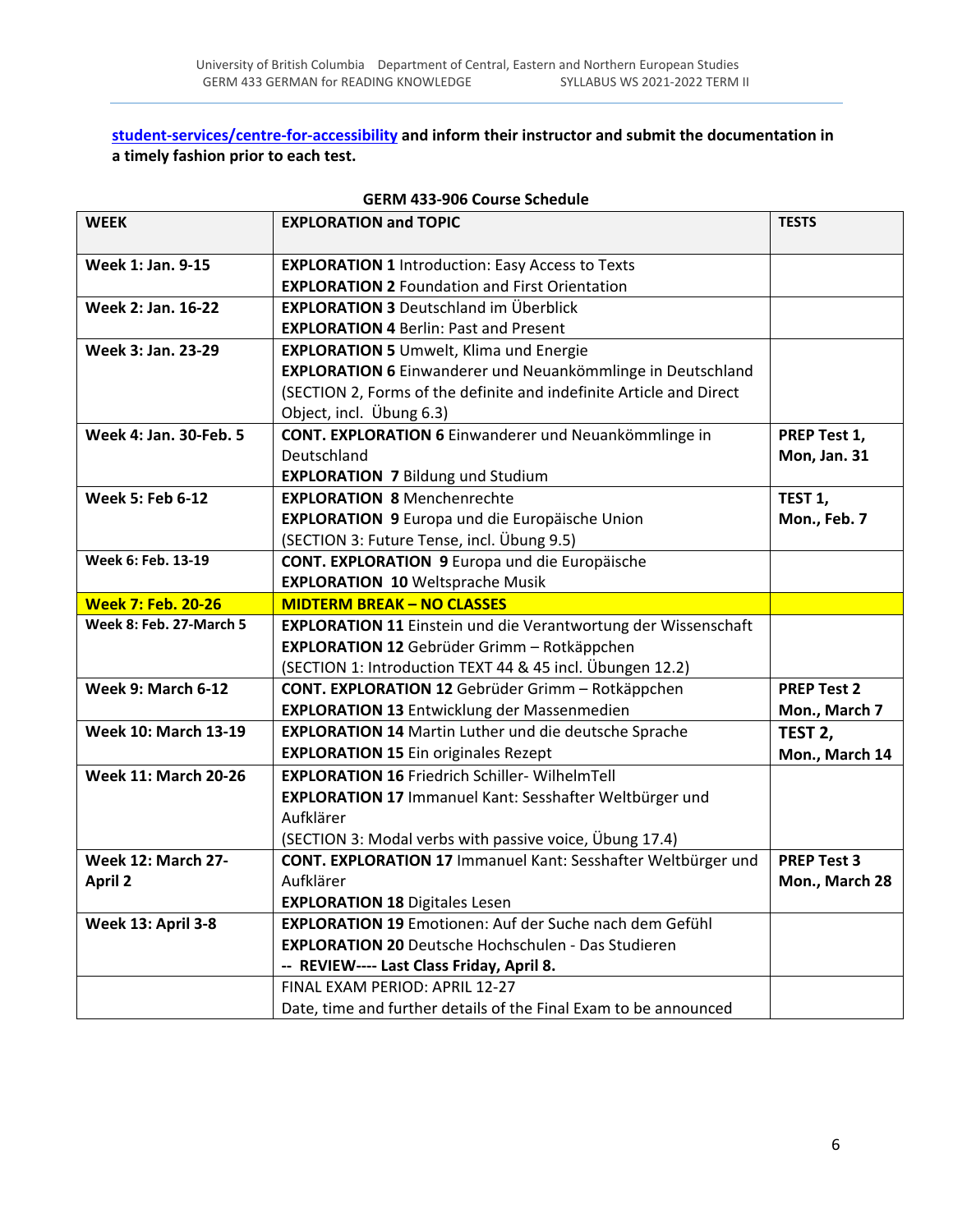\_\_\_\_\_\_\_\_\_\_\_\_\_\_\_\_\_\_\_\_\_\_\_\_\_\_\_\_\_\_\_\_\_\_\_\_\_\_\_\_\_\_\_\_\_\_\_\_\_\_\_\_\_\_\_\_\_\_\_\_\_\_\_\_\_\_\_\_\_\_

#### **GERM 433 COURSE POLICIES**

#### **Tests, Exams, and Make‐Up Exams**

Tests, quizzes and exams are to be taken on the day set by either your instructor, the program coordinator or by General Faculties Council. In accordance with UBC policy, students who wish to observe a religious holiday must notify their instructor two weeks in advance of the religious holiday they wish to observe. **For further details, see below UNIVERSITY COURSE POLICIES & STUDENT RESOURCES** and **OTHER COURSE POLICIES**

#### **Use of Electronic Devices**

Computers, cell phones and other electronic devices are to be used only as required for instruction-related activities. When writing online tests or exams in the German Reading Program students are permitted to consult only a conventional hardcopy German‐English dictionary but no other additional electronic aids and devices.

\_\_\_\_\_\_\_\_\_\_\_\_\_\_\_\_\_\_\_\_\_\_\_\_\_\_\_\_\_\_\_\_\_\_\_\_\_\_\_\_\_\_\_\_\_\_\_\_\_\_\_\_\_\_\_\_\_\_\_\_\_\_\_\_\_\_\_\_\_\_

### **UNIVERSITY COURSE POLICIES & STUDENT RESOURCES**

### **COVID‐19 Safety: Non‐medical masks**

Students are required to wear a non‐medical mask during in‐person classroom instruction, for their own protection and the safety and comfort of their fellow students in the class. For in‐ person meetings, it is important that everyone feel as comfortable as possible engaging in class activities while sharing an indoor space. Non‐medical masks that cover both the nose and mouth are a primary tool for combating the spread of COVID‐19. Further, according to the provincial mandate, masks are required in all indoor public spaces including lobbies, hallways, stairwells, elevators, classrooms and labs. There may be students who have received accommodation for not wearing a mask. Please maintain a respectful environment.

**Accommodation**: Students who wish to request an exemption to the indoor mask mandate must do so based on one of the grounds for exemption detailed in the PHO Order on Face Coverings: https://www2.gov.bc.ca/assets/gov/health/about-bc-s-health-care-system/office-of-theprovincial-health-officer/covid-19/covid-19-pho-order-face-coverings.pdf. Requests for accommodation must be made through the Center for Accessibility (Vancouver campus).

#### **OTHER COURSE POLICIES**

#### **Attendance**

In accordance with UBC Policies and Regulations, students are expected to attend class regularly and to be on time. If you are sick, however, please remain at home and complete a self‐ assessment for COVID-19 symptoms here: https://bc.thrive.health/covid19/en.

\_\_\_\_\_\_\_\_\_\_\_\_\_\_\_\_\_\_\_\_\_\_\_\_\_\_\_\_\_\_\_\_\_\_\_\_\_\_\_\_\_\_\_\_\_\_\_\_\_\_\_\_\_\_\_\_\_\_\_\_\_\_\_\_\_\_\_\_\_\_\_\_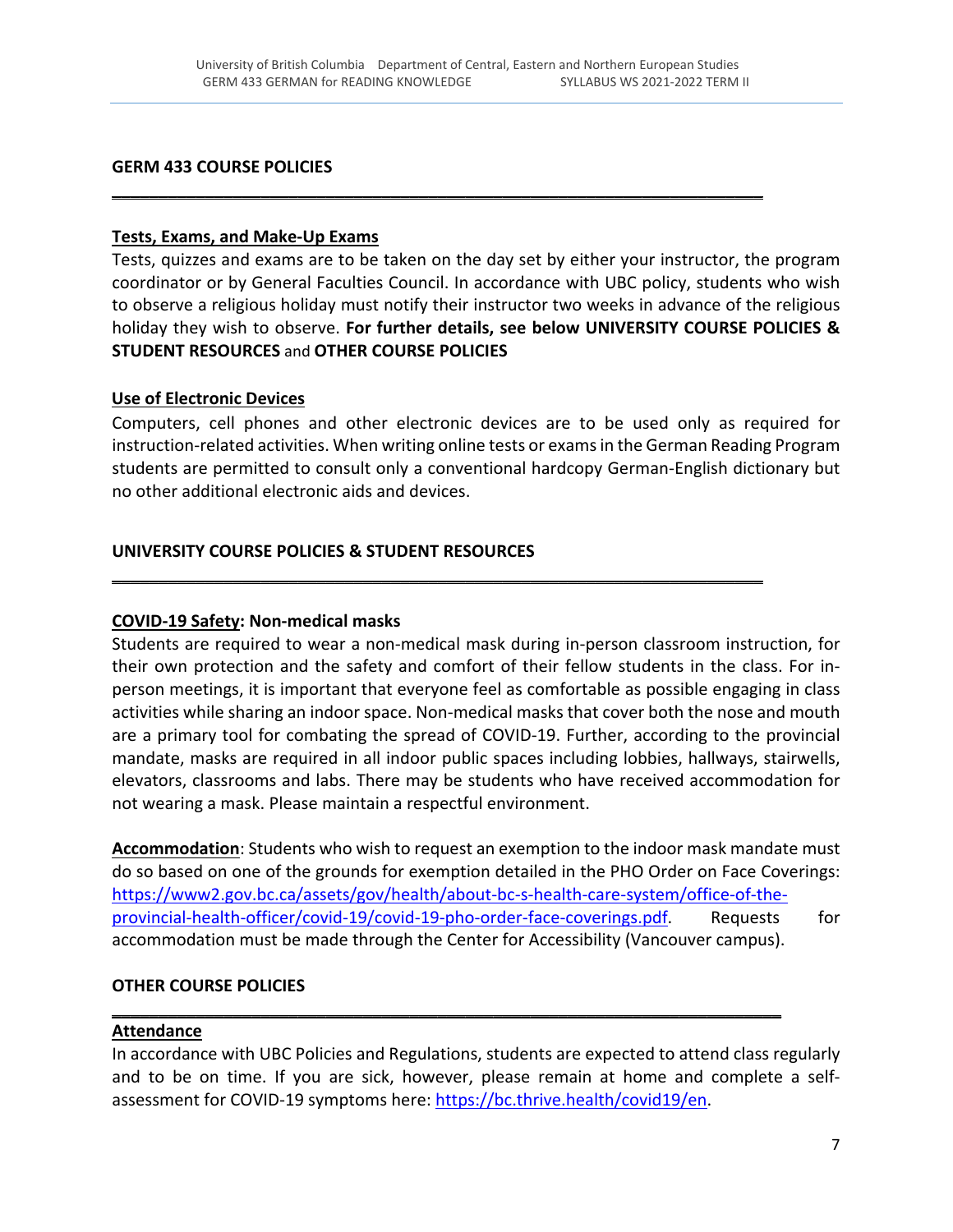### **If you miss a class because of illness:**

• Make a connection early in the term to another student or a group of students in the class. You can help each other by sharing notes. If you don't yet know anyone in the class, post on the discussion forum to connect with other students.

- Consult the class resources on *Canvas*.
- Use the discussion forum for help.
- Attend office hours. They will be held on ZOOM and also by appointment

• If you are concerned that you will miss a key activity due to illness, contact your instructor.

If you are feeling ill and cannot attend class for a midterm or in‐class assessment, please email the instructor right away. If you arrive for a test and you are clearly ill, your instructor will make alternate arrangements with you. It is better to email ahead of time and not attend.

If you are feeling ill at the time of a final exam, do not attend the exam. You must apply for deferred standing (an academic concession) through Arts Academic Advising. Students who are granted deferred standing (SD) will write the final exam/assignment at a later date.

If your instructor is feeling ill, they will not be attending class. Every reasonable attempt will be made to communicate plans for class as soon as possible (by email, on *Canvas*, etc.) and to arrange for a substitute teacher. If your instructor feels well enough to teach but is taking precautions to avoid infecting others, your class may be held online. If this happens, you will receive an e‐mail or an announcement on *Canvas*, informing you how to join the class. Your classroom will be available for you to sit in and attend an online session.

**Concessions for Absence:** Those students who are absent from scheduled classes should report the reason for their absence to their instructor immediately upon their return to class. Students may be granted concession for their absence either by their instructor or, in the case of an extended absence, by the Academic Advising Services of the Faculty of Arts: https://www.arts.ubc.ca/degree-planning/academic-performance/academic-concession/

### **Learning Commons**

http://learningcommons.ubc.ca/resource‐guides/avoiding‐plagiarism/

### **Student Resources**

**On the homepage of GERM 433‐905** you will find useful links under **Student Resources.** 

UBC Learning Commons Tech Support Links to an external site.

Student IT HelpdeskLinks to an external site.

A UBC Student's Guide to Canvas

UBC's Keep Learning Site Links to an external site.

UBC's Keep Learning Site – Get SupportLinks to an external site.